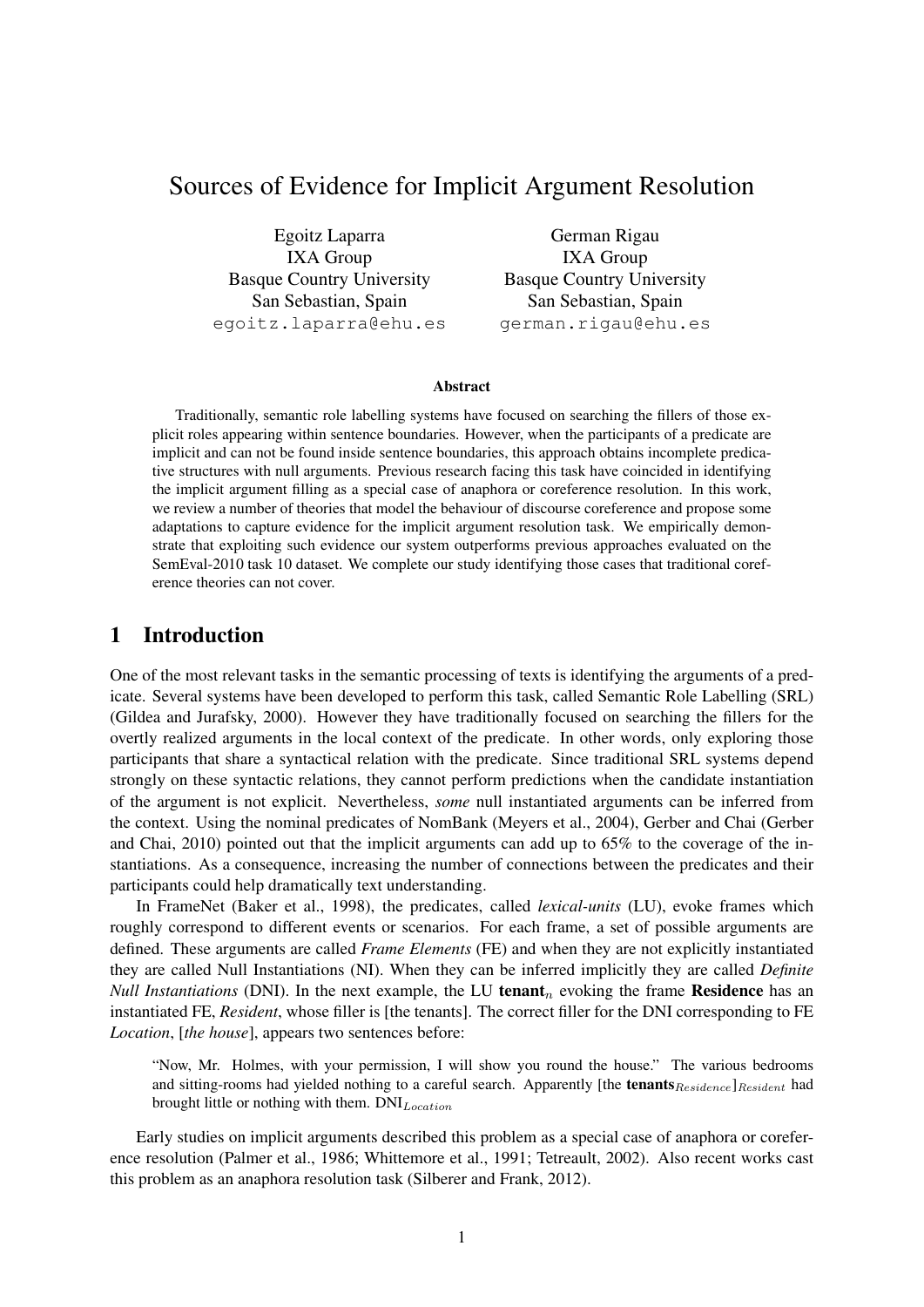In this work we present a detailed study of a set of features that have been traditionally used to model anaphora and coreference resolution tasks. We describe how these features manifest in a FrameNet based corpus for modeling implicit argument resolution, including an analysis of their benefits and drawbacks.

The paper is structured as follows: section 2 discusses the related work. Section 3 describes the SemEval-2010 task 10 dataset. Section 4 reviews a number of sources of evidence applied to the anaphora or coreference resolution tasks. We also propose how to adapt these features to select the appropriate fillers for the implicit arguments. Section 5 presents some experiments we have carried out to test these features. Section 6 discusses the initial results. Finally, section 7 offers some concluding remarks and presents some future researching.

### 2 Related Work

Task 10 of SemEval-2010 focused on the evaluation of SRL systems based on the FrameNet paradigm<sup>1</sup> (Ruppenhofer et al., 2009). This task was divided in two different sub-tasks:

- (i) Argument annotation in a traditional SRL manner.
- (ii) Filling null instantiations over the document.

The systems participating in the second subtask identified those missing *Frame Elements* that were really *Null Instantiations*, decided which of those NI were definite, and finally located the correct fillers of the DNIs. Two systems participated in the second sub-task: VENSES++ and SEMAFOR.

VENSES++ (Tonelli and Delmonte, 2010) builds logical rules from syntactic parsing and uses handcrafted lexicons. They apply a rule based anaphora resolution procedure before employing semantic similarity between a NI and a potential filler using WordNet (Fellbaum, 1998). More recently, the same authors have tried to improve the performance of their system (Tonelli and Delmonte, 2011).

SEMAFOR (Chen et al., 2010) is a supervised system that extends an existing semantic role labeller replacing the features defined for regular arguments with two new semantic features. First, their system checks if a potential filler in the context fills the null-instantiated role in one of the FrameNet sentences, and second, it calculates the distributional semantic similarity between the fillers and the roles. Although this system obtained the best performance in the task, data sparseness strongly affected the results.

In a different approach, (Ruppenhofer et al., 2011) explore a number of linguistic strategies in order to enhance the DNI identification. They conclude that a more sophisticated approach for DNI identification can improve significantly the performance of the whole pipeline, even if the method for the DNI filling is simple. For filling DNIs they propose to use the semantic types specified for FEs in FrameNet. Following this line (Laparra and Rigau, 2012) presented a novel strategy for the DNI identification exploiting explicit Frame Elements annotations. Their approach gets the best results in the state of the art for DNI identification and showed its relevance in the DNI filling process.

(Silberer and Frank, 2012) propose to solve the task adapting an entity-based coreference resolution model. In this work, the authors also extend automatically the training corpus to avoid data sparseness.

Finally, (Gerber and Chai, 2010) define a closely related task characterizing the implicit arguments of some predicates appearing in NomBank (Meyers et al., 2004). They use a set of syntactic and semantic features to train a logistic regression classifier. The documents, obtained from the Wall Street Journal corpus, were already annotated with explicit arguments. Unlike SemEval-2010 task, the resulting dataset contains 1,253 predicate instances with an average of 1.8 roles annotated per instance. However just a set of ten different predicates is taken into account.

### 3 SEMEVAL-2010 dataset

In the experiments reported in this paper, we have used the dataset distributed in SemEval-2010 for Task 10 "Linking Events and their Participants in Discourse". The corpus contains some chapters extracted

<sup>1</sup>http://www.coli.uni-saarland.de/projects/semeval2010\_FG/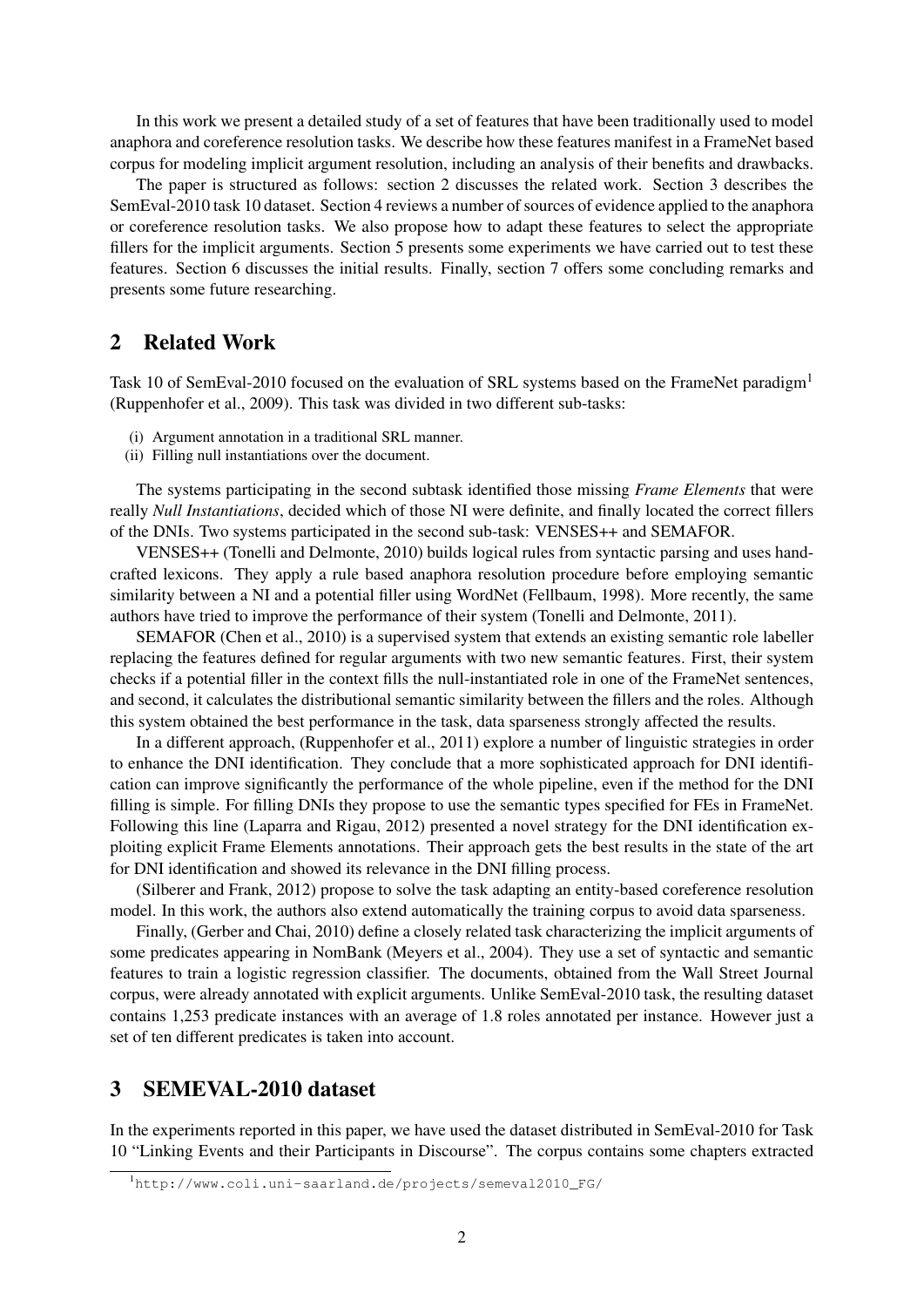from two Arthur Conan Doyle's stories. "The Tiger of San Pedro" chapter from "The Adventure of Wisteria Lodge" was selected for training, while chapters 13 and 14 from "The Hound of the Baskervilles" were selected for testing. The texts are annotated using the frame-semantic structure of FrameNet 1.3 including null instantiations, the type of the NI and the corresponding fillers for each DNI. Table 1 shows the number of DNI in the dataset.

| data-set  | <b>DNIs (solved)</b> | Explicit $FE$ |
|-----------|----------------------|---------------|
| train     | 303 (245)            | 2,726         |
| $test-13$ | 158 (121)            | 1,545         |
| $test-14$ | 191 (138)            | 1,688         |

Table 1: Number of DNI and Explicit FE annotations for the SemEval-10 Task-10 corpus.

The dataset also includes the annotation files for the lexical units and the full-text annotated corpus from FrameNet. The annotations are enriched with a constituent-based parsing and for the training document there are manual coreference annotations available.

### 4 Sources of evidence

Many sources of evidence have proved their utility in reference resolution (Burger and Connolly, 1992). In this section, we adapt them to the specific characteristics of the DNI linking task. We also present their behaviour over the training data. Two main differences must been taken into account with respect to anaphora and coreference tasks. First, in anaphora and coreference tasks, mentions occur explicitly and they can be exploited to check particular constrains. Without an explicit argument, in some cases, we decided to obtain the evidences from the predicate (that is, the lexical-unit) of the target DNI. Second, the referenced entities are not just nouns or pronouns but also verbs, adjectives, etc. Therefore, some features must be generalized. We introduce the sources of evidence grouped in four different types.

#### 4.1 Syntactic

Some of the earliest theories studying pronoun resolution focused on the syntactic relations between the referenced entities. Here we present two syntactic features that also exploit this source of evidence. In both cases, we also include an artificial node covering all document sentence trees in order to generalize its behaviour beyond sentence boundaries.

Command: C-command (Reinhart, 1976) is a syntactic relationship between nodes in a constituency tree. One node N1 is said c-commanded by another N2 if three requirements are satisfied:

- N1 does not dominate N2
- N2 does not dominate N1
- The first upper node that dominates N1, also dominates N2

This syntactic relation has proved to be useful to locate anaphoric references. Now, we study if this relationship can also be of utility for DNI resolution. We implemented this relation as a distance measure between the candidate filler node and the nearest common ancestor with respect the lexical-unit of the target DNI (see a simple example in figure 1). Note that a value equal to zero means that either the filler dominates the target or the target dominates the filler. Besides, those fillers having a command value equal to one satisfy the c-command theory. Figure 2 presents the frequency distribution of our distance measure on the training data. It seems that most fillers have a command value equal or close to one.

Nearness: The constituency tree can also be exploited for anaphora resolution using breadth-first search techniques. A widely known algorithm based in this search is the Hobbs' algorithm (Hobbs, 1977). This algorithm follows a traversal search of the tree looking for a node that satisfies some constraints. Because of the nature of these constraints this algorithm cannot be directly applied to the implicit argument annotation task. Instead, we studied if the breadth distance can be an evidence through a measure we call nearness. We calculate nearness N as follows: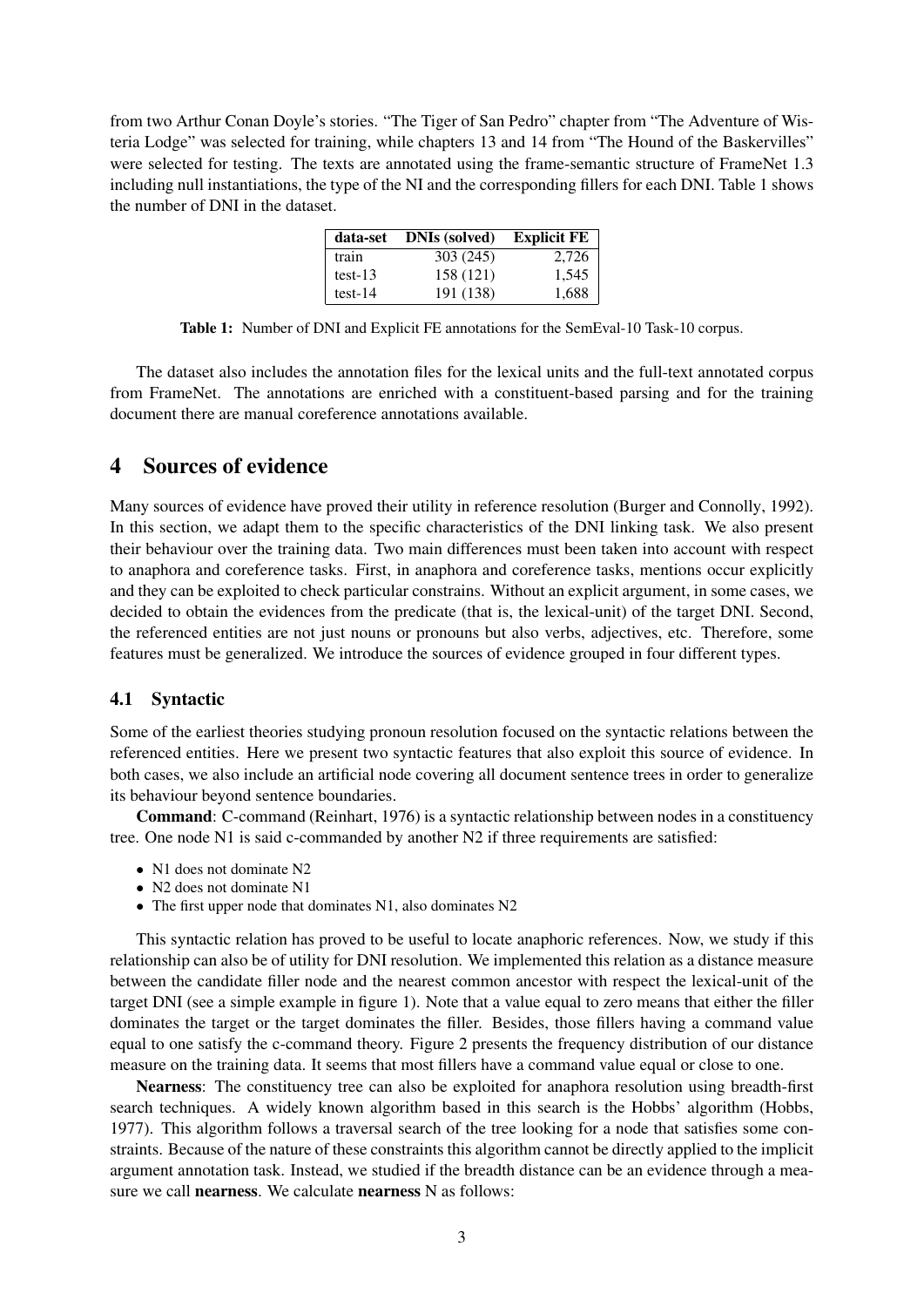

 $\overline{5}$  $40$  $\overline{3}$  $\overline{2}$ 

Figure 1: Sample values of command for different nodes in a constituency tree. T represents the lexicalunit of the target DNI

Figure 2: Frequency distribution of the different values of command in the training data

- P is the first upper node that dominates the lexical-unit T and the filler F
- B is the tree branch containing F whose parent is P
- If F precedes T, N is the number of following siblings of F in B
- If F follows T, N is the number of preceding siblings of F in B
- If T dominates  $F$  or  $F$  dominates  $T$ ,  $N$  is equal to  $0$

Figure 3 presents some examples of values obtained using this measure. Figure 4 shows the frequency distribution of the different values of nearness in the training data. It also seems that most fillers prefer small nearness values.



 $\frac{1}{70}$  $60$  $50$  $40$  $3<sup>o</sup>$  $\overline{2}$  $\overline{10}$ 

Figure 3: Sample values of nearness for different nodes in a constituency tree. T represents the lexicalunit of the target DNI

Figure 4: Frequency distribution of the different values of nearness in the training data

#### 4.2 Morpho-syntactic and Semantic Agreement

Anaphora and coreference solvers usually apply morpho-syntactic and semantic agreement tests. These constraints check for the consistency between the properties of the target entities and the referents. Several agreement tests such as gender, number or semantic class can be applied. Since most of these tests can not be applied to this task, in this work we have studied part of speech and semantic type agreement.

Semantic Type: To extract the semantic type of the filler of a frame element, we first perform a very simple Word Sense Disambiguation (WSD) process assigning to each word, whenever possible, the most frequent sense of WordNet (Fellbaum, 1998). This heuristic has been used frequently as a baseline in the evaluation of WSD systems. As WordNet senses have been mapped to several ontologies, this disambiguation method allows us to label the documents with ontological features that can work as semantic types. In this work we have used the Top Ontology (TO) (Alvez et al., 2008). We assign to each filler the ontological features of its syntactic head. In this way, we can learn from the training data and for each frame element a probability distribution of its semantic types. Table 2 contains some examples.

Part of Speech: We also calculate the probability distribution of the part of speech (POS) of the head of the fillers similarly as for the semantic types.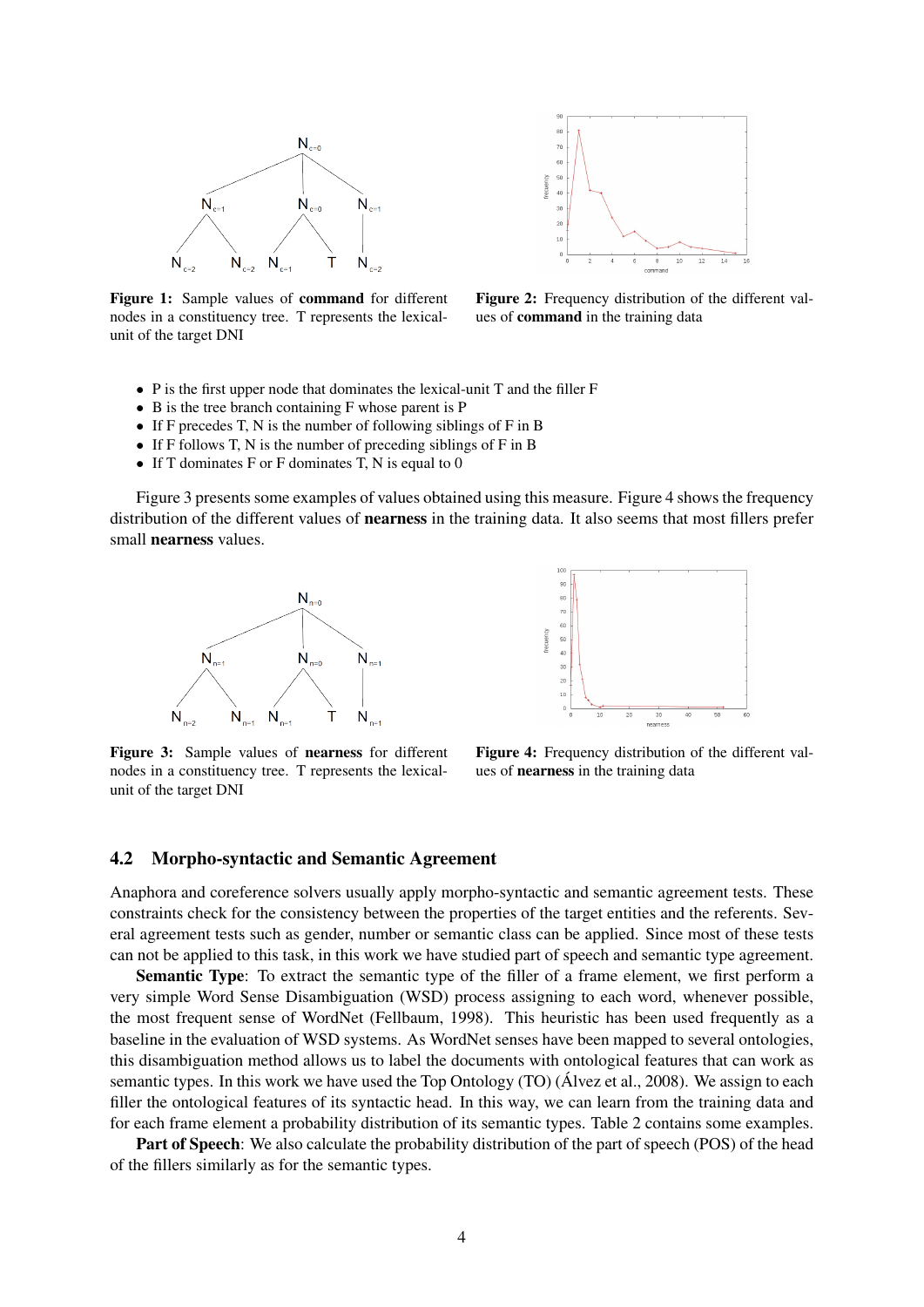| <b>Frame#FrameElement</b> | <b>SemanticType</b> | <b>Probability</b> |
|---------------------------|---------------------|--------------------|
| Expectation#Cognizer      | Human               | 0.93               |
|                           | Group               | 0.07               |
| Residence#Location        | <b>Building</b>     | 0.77               |
|                           | Place               | 0.33               |
|                           | Purpose             | 0.41               |
| Attempt#Goal              | UnboundEvent        | 0.37               |
|                           | Object              | 0.13               |
|                           | Part                | 0.09               |

Table 2: Some examples of semantic types assigned to frame elements.

#### 4.3 Discursive

Recency: Recent entities are more likely to be a coreferent than more distant ones. This fact can be easily represented as the sentence distance between the lexical-unit of the target DNI and its referent. This feature has been used frequently not only in coreference and anaphora resolution but also in implicit argument resolution. (Gerber and Chai, 2010) noticed that the vast majority of the fillers of an implicit argument can be found either in the same sentence of the predicate or in the two preceding sentences. In our training data, this fact accounts for 70% of cases. Moreover, only around 2% of the fillers are located in posterior sentences. Figure 5 presents a frequency distribution of the different recency values.



| filler LU |          | dialogue monologue |
|-----------|----------|--------------------|
| dialogue  | 77.8%    | 5.4%               |
| monologue | $22.2\%$ | 94.6%              |

Table 3: Dialogue vs. monologue distributions

Figure 5: Frequency distribution of the different values of recency in the training data

Dialogue: Since the corpus data consists of different chapters of a novel, it contains many dialogues inserting a narrative monologue. The resolution of pronoun and coreference in dialogues dealing with a multi-party discourse have been largely studied (e.g. (Byron and Stent, 1998; Poesio et al., 2006; Stent and Bangalore, 2010)). In this work, we just studied how referents are maintained with respect the two different levels of discourse. Table 3 shows that, in the vast majority of cases, both lexical-unit and filler belong to the same level of discourse<sup>2</sup>. Consequently, this fact can be used to promote those candidates that are at the same discourse level of the lexical-unit of the target DNI.

#### 4.4 Coreference chains

An important source of evidence for anaphora resolution is the focus. The entity or topic which is salient in a particular part of the discourse is the most likely to be coreferred in the same part of the discourse. Thus, given a coreference annotation of a document it is possible to know how the focus varies along the discourse. As we explained in Section 3, the training data contains a full coreference annotation that we use to study three sources of evidence related to both focus and coreference chains.

Non singleton: Using the same training data, (Silberer and Frank, 2012) found that 72% of the DNIs are linked to referents that belong to non-singleton coreference chains. This means that candidate entities that are mentioned just once are less likely to be a referent filler of an implicit argument.

<sup>&</sup>lt;sup>2</sup>Moreover, as expected, it is more frequent to refer from a monologue to a dialogue entity than the opposite.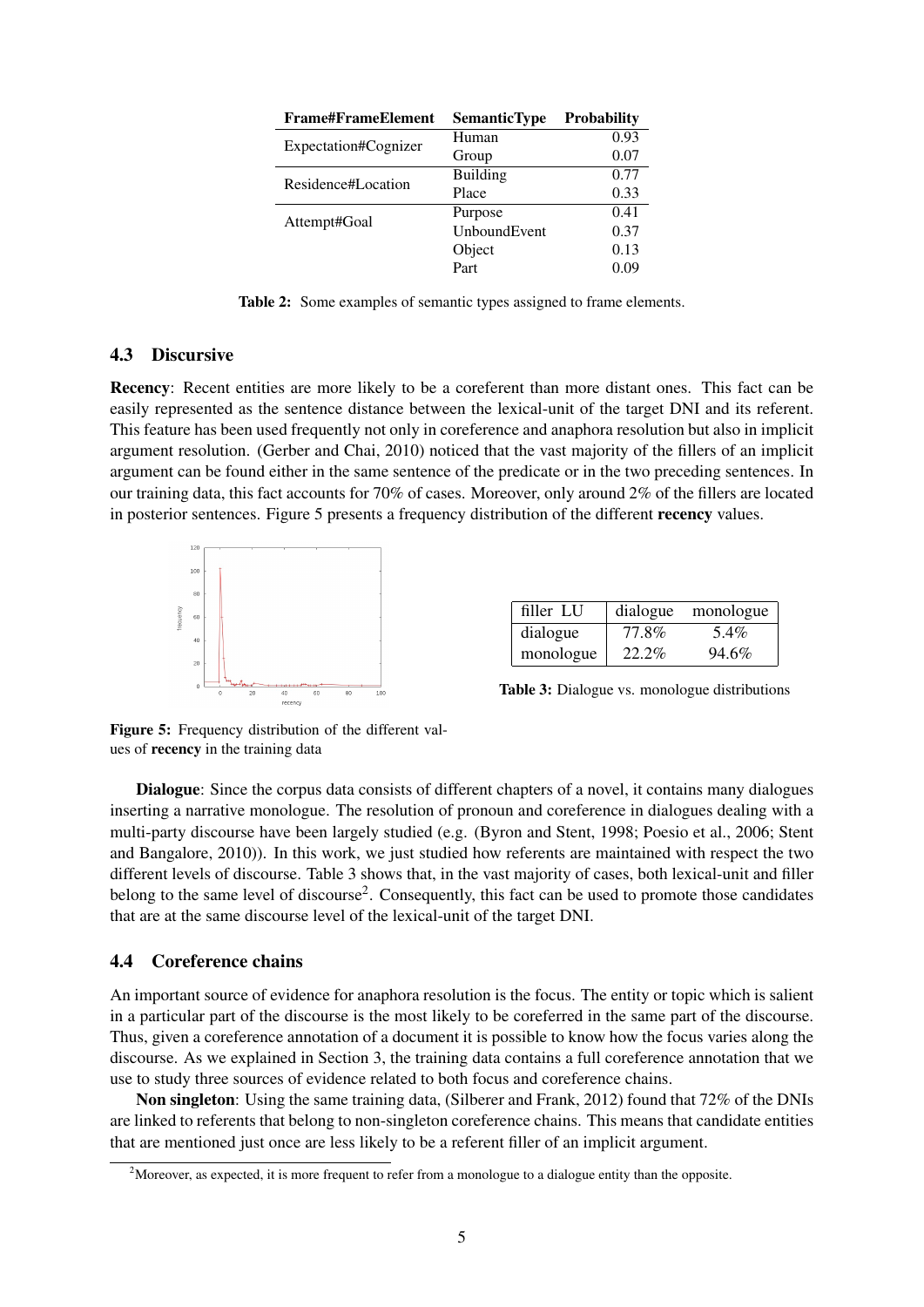Focus: The focus refers to the entities that are most likely to be coreferred in a given point in the discourse (Sidner, 1978; Grosz and Sidner, 1986). Now, we study if this is also satisfied for DNI referents by checking if the filler of a DNI corresponds to the focus of a near context. We define the focus in a near context as follows. Consider the following definitions:

- F is the mention of an entity that is annotated as a filler of a target DNI.
- T is the lexical-unit of the target DNI.
- E is any entity between F and T.
- F-1 is the previous mention of F in the coreference chain.
- Nf is the number of mentions of F from F-1 to T.
- Ne is the number of mentions of E from F-1 to T.

If  $F-1$  is the previous mention of F in the coreference chain, then Nf is equal to two. If there are no previous mentions of F, then F-1 is equal to F, and Nf is equal to one. F is the focus of the near context of T if and only if there is no E complying with Ne>Nf.

From our training data, we also observe that the **focus** matches the filler of a DNI in 72% of the cases. Centering: Centering (Grosz et al., 1995; Brennan et al., 1987) is a theory that tracks the continuity of the focus to explain the coherence of the referential entities in a discourse. The theory establishes three different types of focus transition depending on the relation within the previous focus, Cb(Un-1), the actual focus,  $Cb(Un)$ , and the element that is most likely to be the focus,  $Cp(Un)$ , according to its grammatical function. Figure 6 shows the three different kinds of centering transitions.



Figure 6: Types of centering transitions

The theory establishes that the most common transition is continuing. The second most common transition is retaining and the least common transition is shifting. Applying this schema to the training data, we found that the following probability distribution:

- Continuing: 41.0%
- Retaining: 25.2%
- Shifting: 18.8%
- Other: 15.0%

Since in the DNI filling task the referents can be of any kind of POS and the grammatical function only takes into account nouns or pronouns, the centering theory is not always applicable. When the filler is not a noun or a pronoun we have created a fake centering category called other. Thus, according to the training data, it seems that the preference order of the transitions matches the original theory being continuing the most common transition.

### 5 Experiments

In the previous section we have proposed an adaptation to the implicit argument filling task of some theories traditionally applied to capture evidence for anaphora and coreference resolution. Since the implicit role reference is a special case of coreference, we expect a similar behaviour also for this case. In fact, our analysis using the training data of SemEval seems to confirm our initial hypothesis. In order to evaluate the potential utility of these sources of evidence we have performed a set of experiments using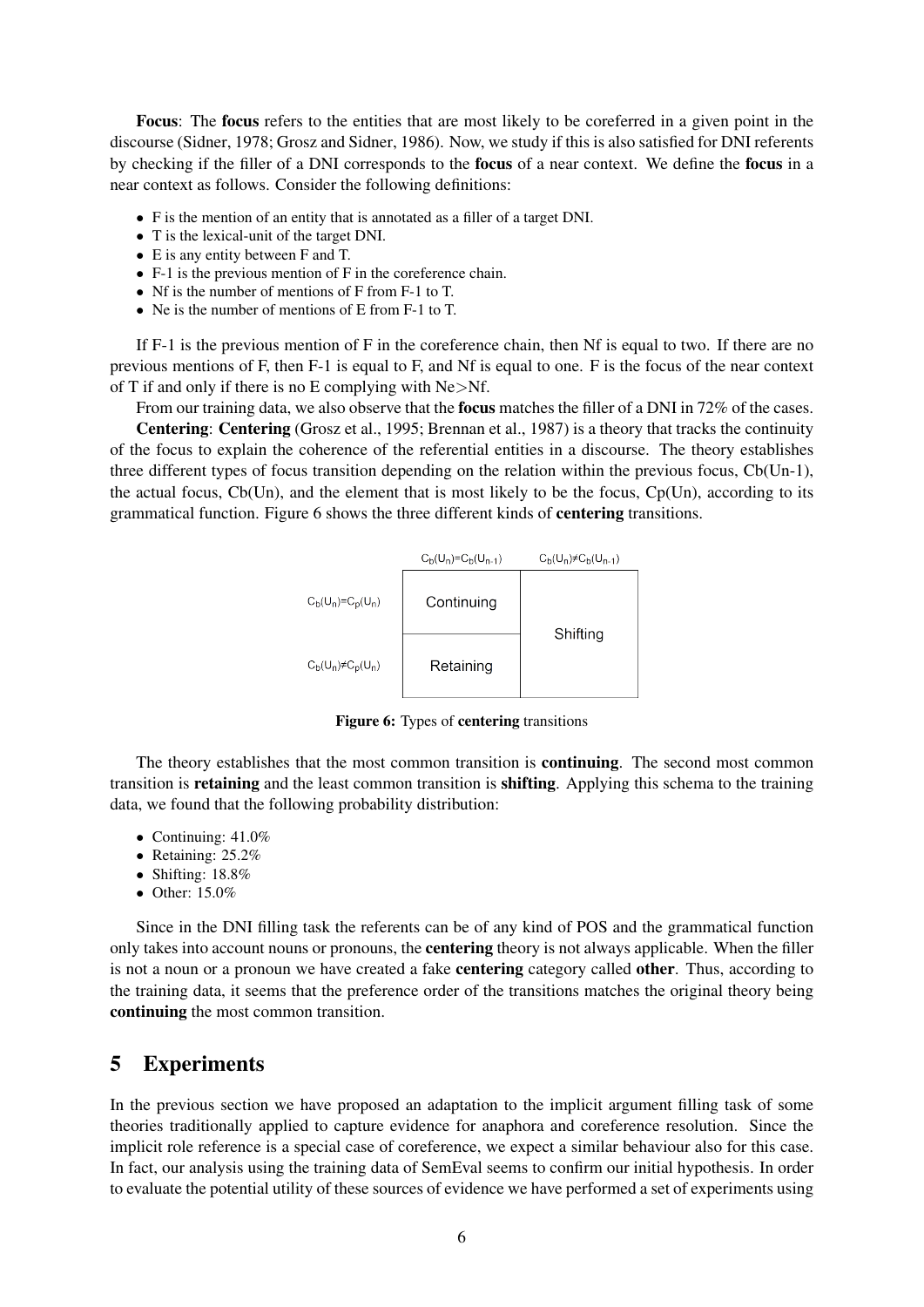the SemEval-2010 Task 10 testing-data. In this section, we describe our strategy for solving the implicit arguments and the scorer system used in the evaluation.

**Processing Steps:** Any system presented to the implicit argument resolution subtask had to follow the following three steps:

- 1. Select the *frame elements* that are Null Instantiations.
- 2. Decide if the *null instantiations* are Definite.
- 3. In case of definite *null instantiation*, locate the corresponding filler.

For the first two steps, we have followed the strategy proposed by (Laparra and Rigau, 2012). This method learns patterns of concurrent *Frame Elements* from explicit annotations. The most common patterns help to identify a missing FE when the rest of the FEs appears explicitly. Following this simple approach, 66% of DNIs in the testing data can be recognized correctly.

For the last step, we have modelled the sources of evidence presented previously as features to train a Naive-Bayes algorithm. We applied a maximum-likelihood method without any smoothing function. Thus, having a set of features *f*, for each DNI we select as filler the candidate *c* that satisfies:

$$
\arg\max P(c) \prod_i P(f_i|c)
$$

Non-singleton, focus and centering features require a coreference annotation of the document to be analysed. As we explain in Section 3, the training data of the SemEval task contains manually annotated coreference chains that can be used to exploit these features. However, as the testing data does not contain this type of annotations, we applied an automatic coreference resolution system. We used the software provided by Stanford<sup>3</sup>. In the following experiments, we present the results obtained using manual and predicted coreference.

Score measures: The scorer provided for the NI SemEval subtask works slightly different than previous scorers for traditional SRL tasks. Since the participants can appear repeatedly along the document, the scorer needs to take into account the coreference chains of the possible fillers. Thus, if a system selects any of the mentions of the correct filler, the scorer will count it as correct. For this purpose, the dataset provides a full manual coreference annotation. In this subtask, the NI linking precision is defined as the number of all true positive links divided by the number of links made by a system. NI linking recall is defined as the number of true positive links divided by the number of links between an NI and its equivalence set in the gold standard. NI linking F-Score is then calculated as their harmonic mean.

However, since any prediction including the head of the correct filler is scored positively, selecting very large spans of text would obtain very good results<sup>4</sup>. For example, [madam] and [no good will, *madam*] would be evaluated as positive results for a [*madam*] gold-standard annotation. Therefore, the scorer also computes the overlap (Dice coefficient) between the words in the predicted filler (P) of an NI and the words in the gold standard one (G):

**NI linking overlap** = 
$$
\frac{2|P \cap G|}{|P| + |G|}
$$

Results on the SemEval-2010 test: Table 4 shows available precision, recall, F-score and overlapping figures of the different systems using predicted and gold-standard coreference chains<sup>5</sup>. Our simple strategy clearly outperforms (Tonelli and Delmonte, 2010) in terms of both precision and recall. (Chen et al., 2010) seems to solve more accurately but a more limited number of cases. We also include the results from (Silberer and Frank, 2012) obtained when using for training a larger corpus extended heuristically (best) and the results obtained with no additional training data (no extra train). Our approach obtains better results in all the cases except when they use extended training data with the gold-standard

<sup>3</sup>http://nlp.stanford.edu/software/dcoref.shtml

<sup>&</sup>lt;sup>4</sup>In particular, returning the whole document would obtain perfect precision and recall.

<sup>&</sup>lt;sup>5</sup>Surprisingly, previous research do not report results of overlapping. The authors of (Laparra and Rigau, 2012) kindly provided their overlapping results through personal communication.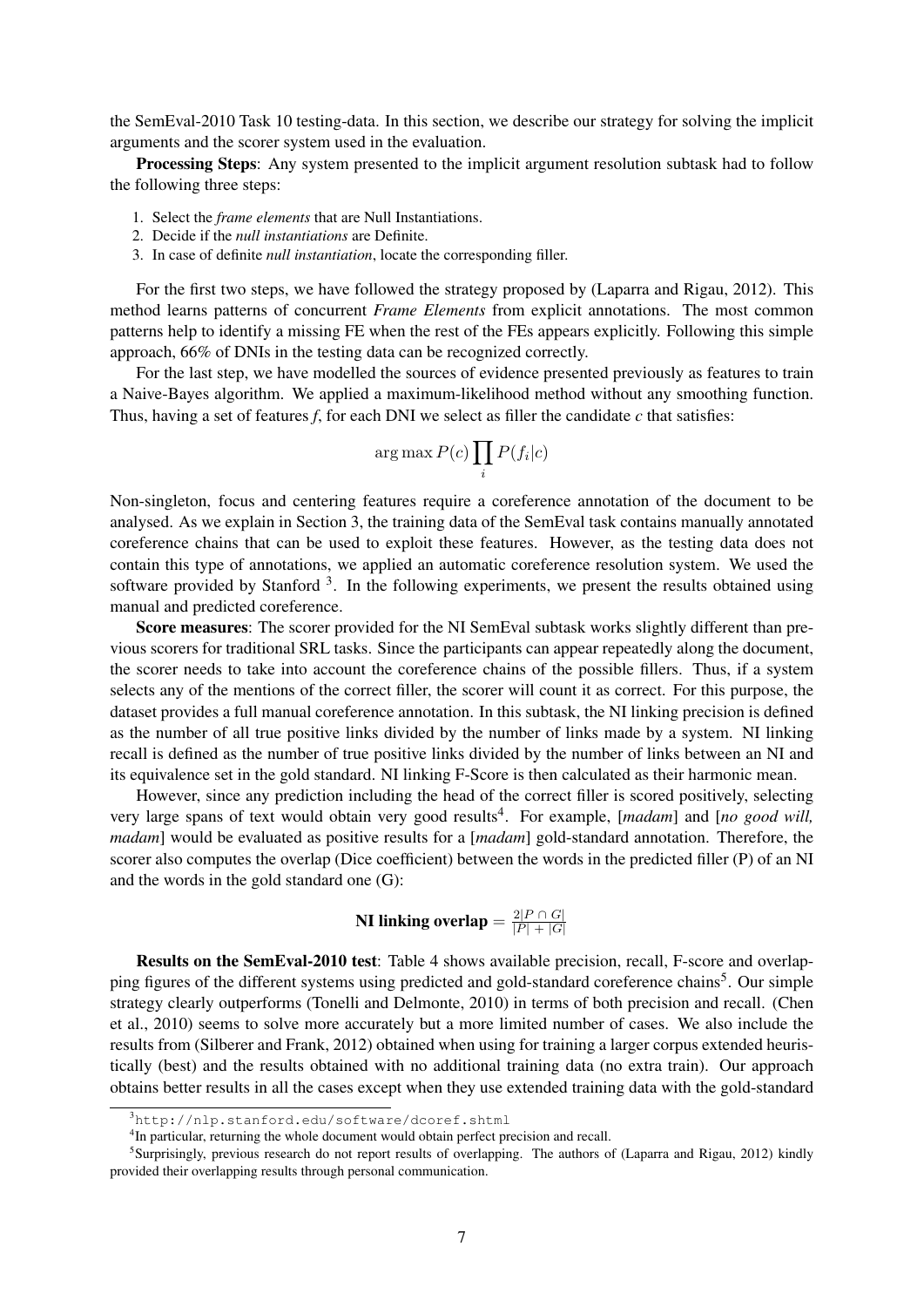coreference chains. In this case, our approach seems to achieve a similar performance but without exploiting extra training data. Apparently, (Laparra and Rigau, 2012) presents better results but, as we explained previously, a low overlapping score means vague answers. Although our approach outperforms previous approaches, such a low figures clearly reflect the inherent difficulty of the task.

|                                           |      |                          | <b>Auto Coref</b> |       | <b>GS Coref</b> |      |      |       |
|-------------------------------------------|------|--------------------------|-------------------|-------|-----------------|------|------|-------|
| <b>System</b>                             | P    | R                        | F1                | Over. | P               | R    | F1   | Over. |
| (Tonelli and Delmonte, 2010)              |      | $\overline{\phantom{a}}$ | 0.01              | ٠     |                 |      |      |       |
| (Chen et al., 2010)                       | 0.25 | 0.01                     | 0.02              |       |                 |      |      |       |
| (Tonelli and Delmonte, 2011)              | 0.13 | 0.06                     | 0.08              | ۰     |                 |      |      |       |
| (Silberer and Frank, 2012) no extra train | 0.06 | 0.09                     | 0.07              |       |                 |      | 0.13 |       |
| (Silberer and Frank, 2012) best           | 0.09 | 0.11                     | 0.10              |       |                 |      | 0.18 |       |
| (Laparra and Rigau, 2012)                 | 0.15 | 0.25                     | 0.19              | 0.54  |                 |      |      |       |
| This work                                 | 0.14 | 0.18                     | 0.16              | 0.89  | 16<br>$\Omega$  | 0.20 | 0.18 | 0.90  |

Table 4: Results using SemEval-2010 dataset.

DNI linking experiment: In order to check the sources of evidence independently of the rest of processes, we have performed a second experiment where we assume perfect results for the first two steps. In other words, we apply our DNI filling strategy just to the correct DNIs in the document. Table 5 shows the relevance of a correct DNI identification (the first two steps of the process). Once again, without extra training data our strategy outperforms the model of (Silberer and Frank, 2012)<sup>6</sup>. Again, when using extended training data their model seems to perform similar to ours.

|                                           | <b>Auto Coref</b> |      |      |       |      |                      | <b>GS</b> Coref |       |  |
|-------------------------------------------|-------------------|------|------|-------|------|----------------------|-----------------|-------|--|
| <b>System</b>                             | P                 | R    | F1   | Over. | P    | R                    | F1              | Over. |  |
| (Silberer and Frank, 2012) no extra train |                   |      |      |       |      | $0.26$ $0.25$ $0.25$ |                 |       |  |
| (Silberer and Frank, 2012) best           |                   |      |      |       | 0.31 | $0.25 \quad 0.28$    |                 |       |  |
| This work                                 | 0.30              | 0.22 | 0.26 | 0.89  | 0.33 | 0.24                 | 0.28            | 0.89  |  |

Table 5: Results using SemEval-2010 dataset on the correct DNIs.

Ablation tests: Table 6 presents the results using the gold-standard coreference, when leaving out a type of feature one at a time. The table empirically demonstrates that all feature types contribute positively to solve this task. The morpho-syntactic and semantic agreement seem to be the most relevant evidence in terms of precision and recall. That is, identifying the head of the correct filler. On the other hand, syntactic features are the most relevant to detect the correct span of the fillers.

| <b>Source Set</b> | р     | ĸ    | F1   | Over. |
|-------------------|-------|------|------|-------|
| all               | 0.33  | 0.24 | 0.28 | 0.89  |
| no-coref          | 0.30  | 0.22 | 0.25 | 0.86  |
| no-semagree       | 0.22. | 0.22 | 0.22 | 0.90  |
| no-discursive     | 0.29  | 0.22 | 0.25 | 0.82  |
| no-syntactic      | 0.28  | 0.21 | 0.24 | 0.75  |

Table 6: Ablation tests using the gold-standard coreference.

## 6 Discussion

In order to analyse the limits of the different types of evidence, we used as reference the results obtained using the gold-standard DNIs and coreference chains (see table 5). As an overall remark, all previous works facing this task agree on the sparsity of the training data. We also observed that this problem affects all sources of evidence we have studied, especially the agreement of semantic types.

<sup>&</sup>lt;sup>6</sup>The rest of the systems do not perform any experiments with gold-standard DNI identification.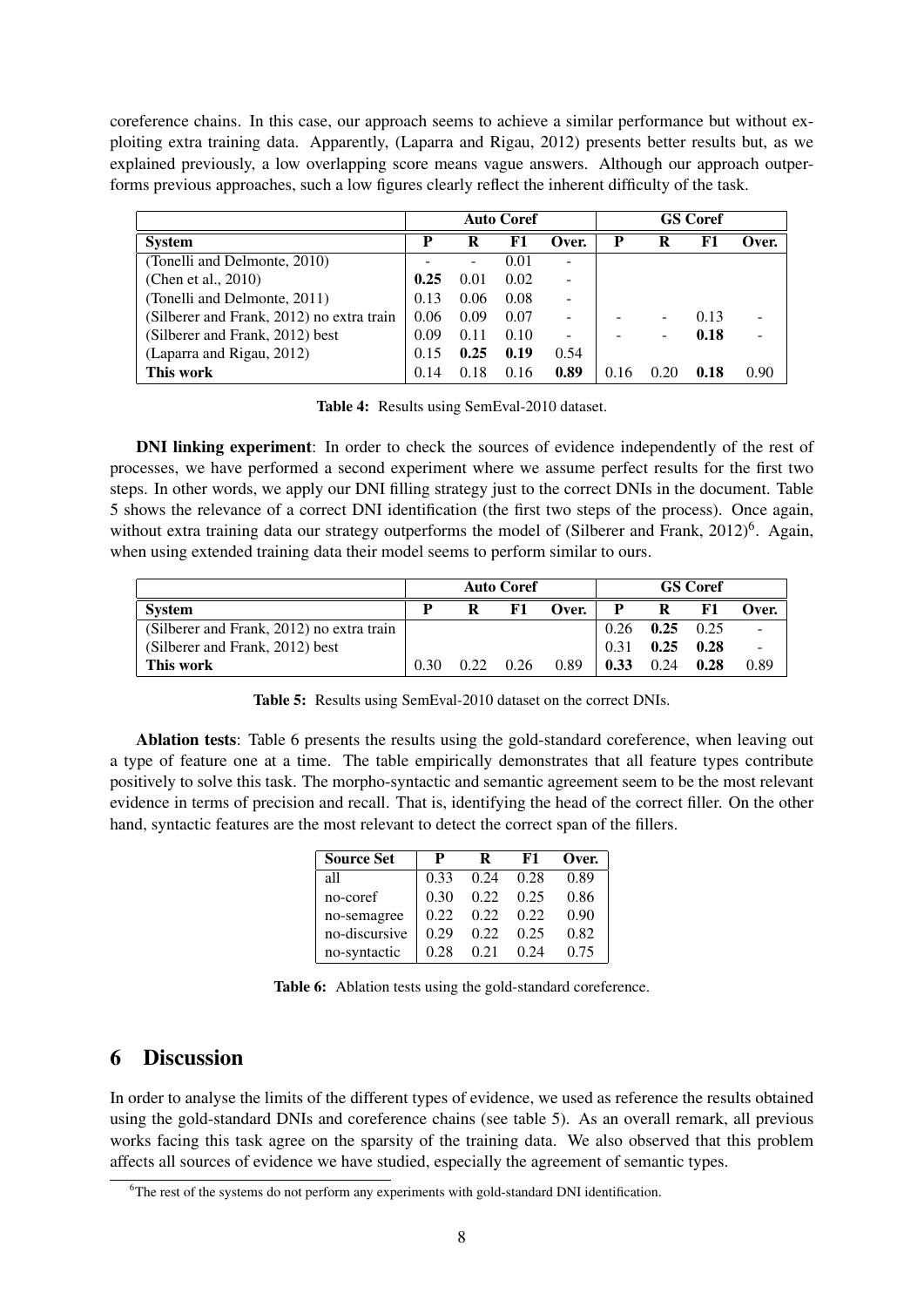Data sparsity for semantic types: The semantic types do not cover the full set of frame elements. The testing data contains a total of 209 different Frame#FrameElements. 73 of them (out of 35%) do not appear on the training data. Another problem appears when the FEs have too many different semantic types with very similar probabilities. Without enough information to discriminate correctly the filler, this source of evidence becomes damaging (see table 7).

Outside the same sentence: Recency strongly prioritises the window formed by the same sentence of the lexical-unit of the target DNI and the two previous sentences. However, in 19% of the cases the filler belongs to a sentence outside that window. Furthermore, syntactic based evidences rely on relations between entities in the same sentence. Obviously, adding an artificial node covering the whole document analysis is quite arbitrary. Table 8 shows how the performance of our approach decreases strongly when the filler and the lexical-unit are in different sentences.

|      | R    | KТ   | Over. |
|------|------|------|-------|
| 0.21 | 0.09 | 0.13 | 0.61  |

| same sentence |      |      |       | another sentence |      |      |       |  |
|---------------|------|------|-------|------------------|------|------|-------|--|
|               |      | F1   | Over. |                  |      | F1   | Over. |  |
| 0.50          | 0.34 | 0.40 | 0.87  | 0.20             | 0.16 | 0.18 | 0.96  |  |

Table 7: Performance of FE having more than 5 semantic types

Table 8: Performance when the filler and the lexical-unit are in the same sentence or in another one

Discursive structure: The particular structure of the documents can also affect seriously the performance of the sources of evidence. Table 9 presents the results on contexts with at least 10% of entities on monologue or dialogue. According to the recency feature, each context is formed by the sentence of the lexical-unit of the target DNI and the two previous sentences. We can observe that the results on mixed contexts are better than in general. Obviously, dialogue features are totally useless in contexts with only monologues or only dialogues.

Singleton fillers: Most of the fillers are entities that belong to a coreference chain. Therefore, these cases heavily depends on a correct coreference annotation. This is why worse results are obtained when using predicted coreferent chains. Table 10 shows the results when the filler belongs or not to a coreference chain. It is important to remind that in this work we have adapted a set of sources of evidence and theories traditionally used is anaphora and coreference resolution. Originally these theories focused just on noun and pronoun entities.

|              |      |      |       |      | coref-chain |                       |       | no-coref-chain |      |      |        |  |
|--------------|------|------|-------|------|-------------|-----------------------|-------|----------------|------|------|--------|--|
| n            |      | F1   | )ver. |      |             |                       |       |                |      |      |        |  |
| 0.29         |      |      |       | D    | D           | $\mathbf{F}^{\prime}$ | Over. |                | R    | F1   | ')ver. |  |
| <u>v. 20</u> | 0.29 | 0.33 | 0.93  |      |             |                       |       |                |      |      |        |  |
|              |      |      |       | 0.45 |             | 0.39                  | 0.94  | 0.06           | J.04 | 0.05 | 0.31   |  |

Table 9: Performance in mixed contexts with at least 10% of entities of each level

|              | Table 10: Performance when the filler belongs to a coreference- |  |  |  |  |
|--------------|-----------------------------------------------------------------|--|--|--|--|
| chain or not |                                                                 |  |  |  |  |

### 7 Conclusions and Future Work

We have presented a first attempt to study the behaviour of traditional coreference and anaphora models for the implicit argument resolution task, a special case of coreference. Our analysis shows that these theories and models can be successfully applied as sources of evidence in an existing dataset. In fact, their joint combination improves state of the art results.

However, the sources of evidence presented in this work are adaptations that focus on nominal entities and pronouns, and on relations within entities and referents belonging to the same sentence. It seems that for these cases it is possible to capture useful evidence. But for the rest (singletons, non nominal POS, beyond sentence boundaries, etc.), further investigation is needed.

We have also observed, that the training data of the SemEval-2010 task 10 is too small. Possibly, the results could be improved using an extended training data (Silberer and Frank, 2012).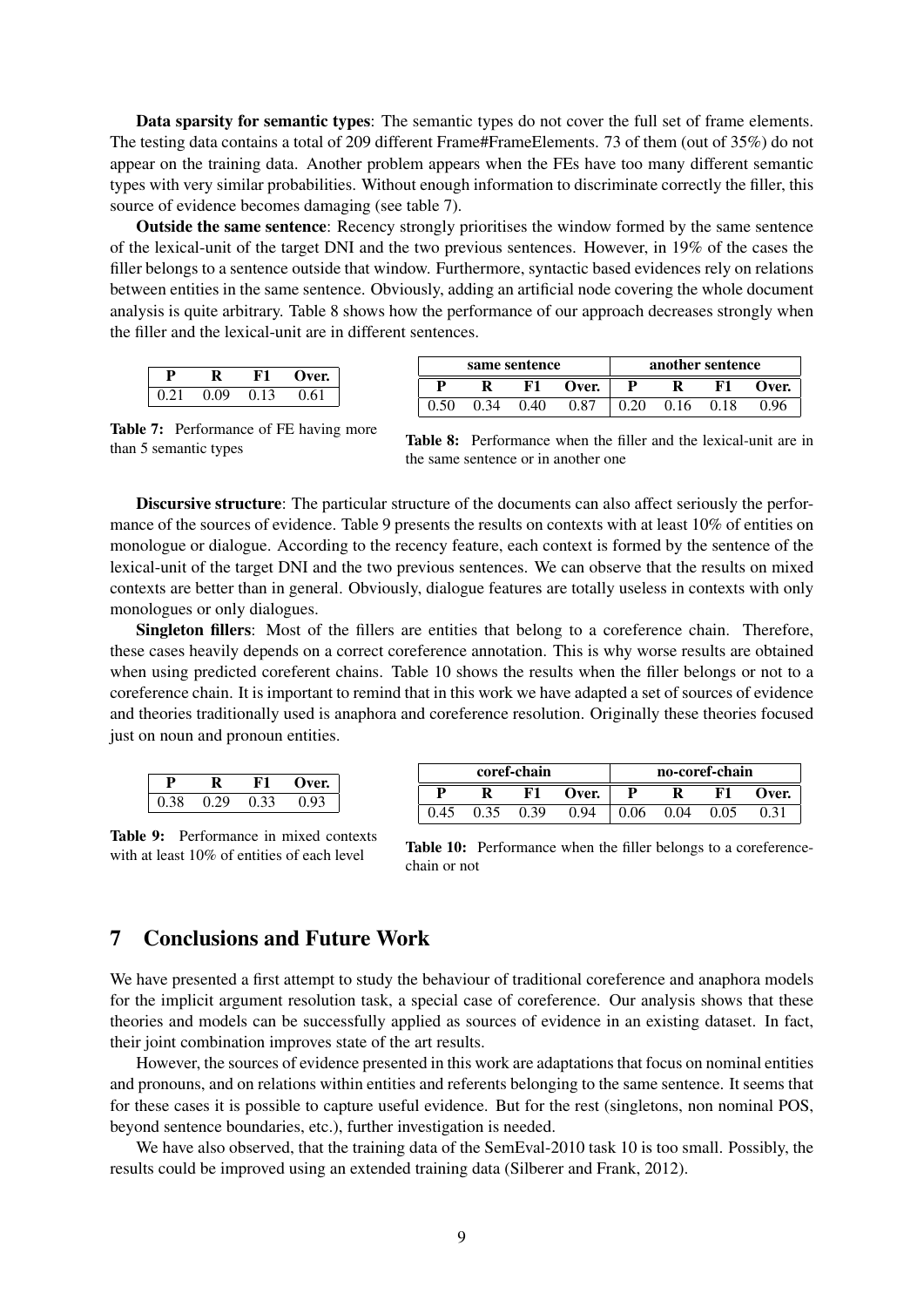Following the line of research presented by Roth and Frank (Roth and Frank, 2012b,a) we will study the influence between the implicit arguments resolution and the predicate alignment.

Finally, we plan to perform a similar study on the NomBank dataset (Gerber and Chai, 2010).

### 8 Acknowledgment

We are grateful to Rodrigo Agerri and the anonymous reviewers for their insightul comments. This work has been partially funded by SKaTer (TIN2012-38584-C06-02), OpeNER (FP7-ICT-2011-SME-DCL-296451) and NewsReader (FP7-ICT-2011-8-316404).

### References

- Alvez, J., J. Atserias, J. Carrera, S. Climent, E. Laparra, A. Oliver, and G. Rigau (2008). Complete and ´ consistent annotation of wordnet using the top concept ontology. In *LREC*.
- Baker, C. F., C. J. Fillmore, and J. B. Lowe (1998). The berkeley framenet project. In *COLING-ACL*, pp. 86–90.
- Brennan, S. E., M. W. Friedman, and C. J. Pollard (1987). A centering approach to pronouns. In *Meeting of the Association for Computational Linguistics*.
- Burger, J. D. and D. Connolly (1992). Probabilistic resolution of anaphoric reference. In *AAAI Fall Symposium on Probabilistic Approaches to Natural Language*, Cambridge, MA, USA, pp. 17–24.
- Byron, D. K. and A. Stent (1998). A Preliminary Model of Centering in Dialog. In *Meeting of the Association for Computational Linguistics*, pp. 1475–1477.
- Chen, D., N. Schneider, D. Das, and N. A. Smith (2010). Semafor: Frame argument resolution with loglinear models. In *Proceedings of the 5th International Workshop on Semantic Evaluation*, SemEval '10, Stroudsburg, PA, USA, pp. 264–267. Association for Computational Linguistics.
- Fellbaum, C. (Ed.) (1998). *WordNet: an electronic lexical database*. MIT Press.
- Gerber, M. and J. Y. Chai (2010). Beyond nombank: a study of implicit arguments for nominal predicates. In *Proceedings of the 48th Annual Meeting of the Association for Computational Linguistics*, ACL '10, Stroudsburg, PA, USA, pp. 1583–1592. Association for Computational Linguistics.
- Gildea, D. and D. Jurafsky (2000). Automatic labeling of semantic roles. In *ACL*.
- Grosz, B. J., A. K. Joshi, and S. Weinstein (1995). Centering: A Framework for Modeling the Local Coherence of Discourse. *Computational Linguistics 21*, 203–225.
- Grosz, B. J. and C. L. Sidner (1986). Attention, Intentions, and the Structure of Discourse. *Computational Linguistics 12*, 175–204.
- Hobbs, J. R. (1977). Pronoun resolution. *Intelligence/sigart Bulletin*, 28–28.
- Laparra, E. and G. Rigau (2012). Exploiting explicit annotations and semantic types for implicit argument resolution. In *6th IEEE International Conference on Semantic Computing*, ICSC '12, Palermo, Italy.
- Meyers, A., R. Reeves, C. Macleod, R. Szekely, V. Zielinska, B. Young, and R. Grishman (2004, May 2 - May 7). The nombank project: An interim report. In A. Meyers (Ed.), *HLT-NAACL 2004 Workshop: Frontiers in Corpus Annotation*, Boston, Massachusetts, USA, pp. 24–31. Association for Computational Linguistics.